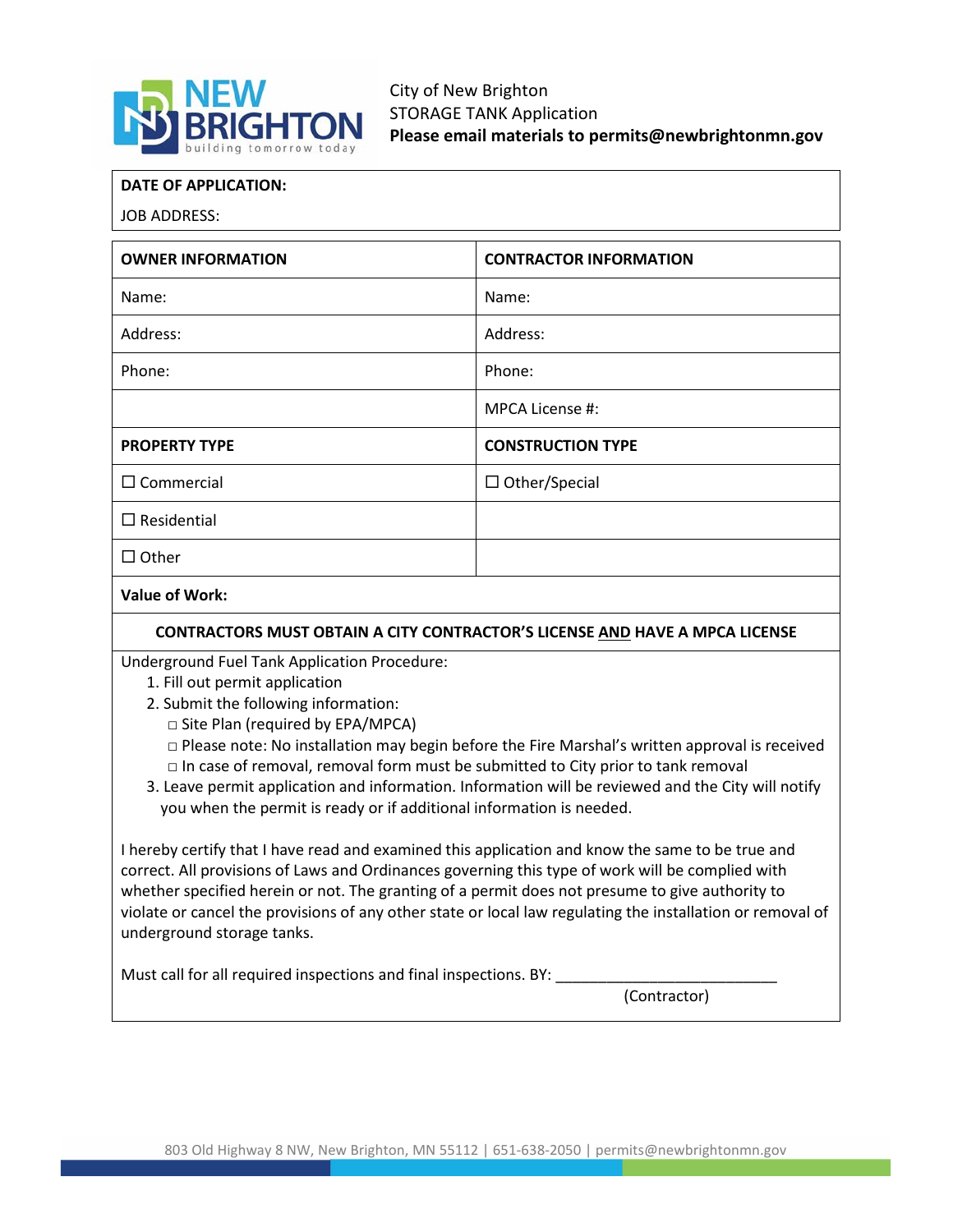# **Minnesota Department of Public Safety State Fire Marshal Division**

# UNDERGROUND STORAGE TANK REMOVAL OR ABANDONMENT

## **Purpose**

This information sheet provides requirements for the removal or abandonment in place of underground storage tanks (USTs) containing flammable or combustible liquids.

### **Code requirements**

USTs containing flammable or combustible liquids that have been removed from service for one year are considered abandoned. USTs for heating oil are included. All USTs that are abandoned must be removed from the ground or abandoned in place in accordance with requirements found in the 2015 Minnesota State Fire Code (MSFC) Section 5704.2.13 and 5704.2.14.

If acceptable to the local fire code official, USTs considered abandoned after one year that are currently equipped with an operational electronic leak detection monitoring system are considered in service for up to five years since the tank was last used. Even with electronic leak detection, USTs removed from service (last used) for a period greater than five years will require abandonment in place or removal per the MSFC. Leaking USTs shall be promptly emptied, repaired and returned to service or abandoned or removed per MSFC Section 5704.2.7.10.1.

The Minnesota Pollution Control Agency (MPCA) has the authority to order leaking USTs be removed. All such reports shall be referred to them. MPCA rules may apply to some abandoned USTs. See MPCA website for more information on [underground storage tanks.](https://www.pca.state.mn.us/waste/underground-storage-tank-systems)

## **Removing USTs from the ground**

MSFC Section 5704.2.13.1.3 requires USTs that have been out of service for a period of one year or more to be removed from the ground or abandoned in place.

Removal of USTs shall be in accordance with MSFC Section 5704.2.14.1, which says:

- Flammable and combustible liquids shall be removed from the tank and connected piping.
- Piping at tank openings that is not to be used further shall be disconnected.
- Piping shall be removed from the ground.
	- $\circ$  Exception: Piping is allowed to be abandoned in place where the fire code official determines that removal is not practical. Abandoned piping shall be capped and safeguarded as required by the fire code official.
- Tank openings shall be capped or plugged, leaving a 1/8" to 1/4" diameter opening for pressure equalization.